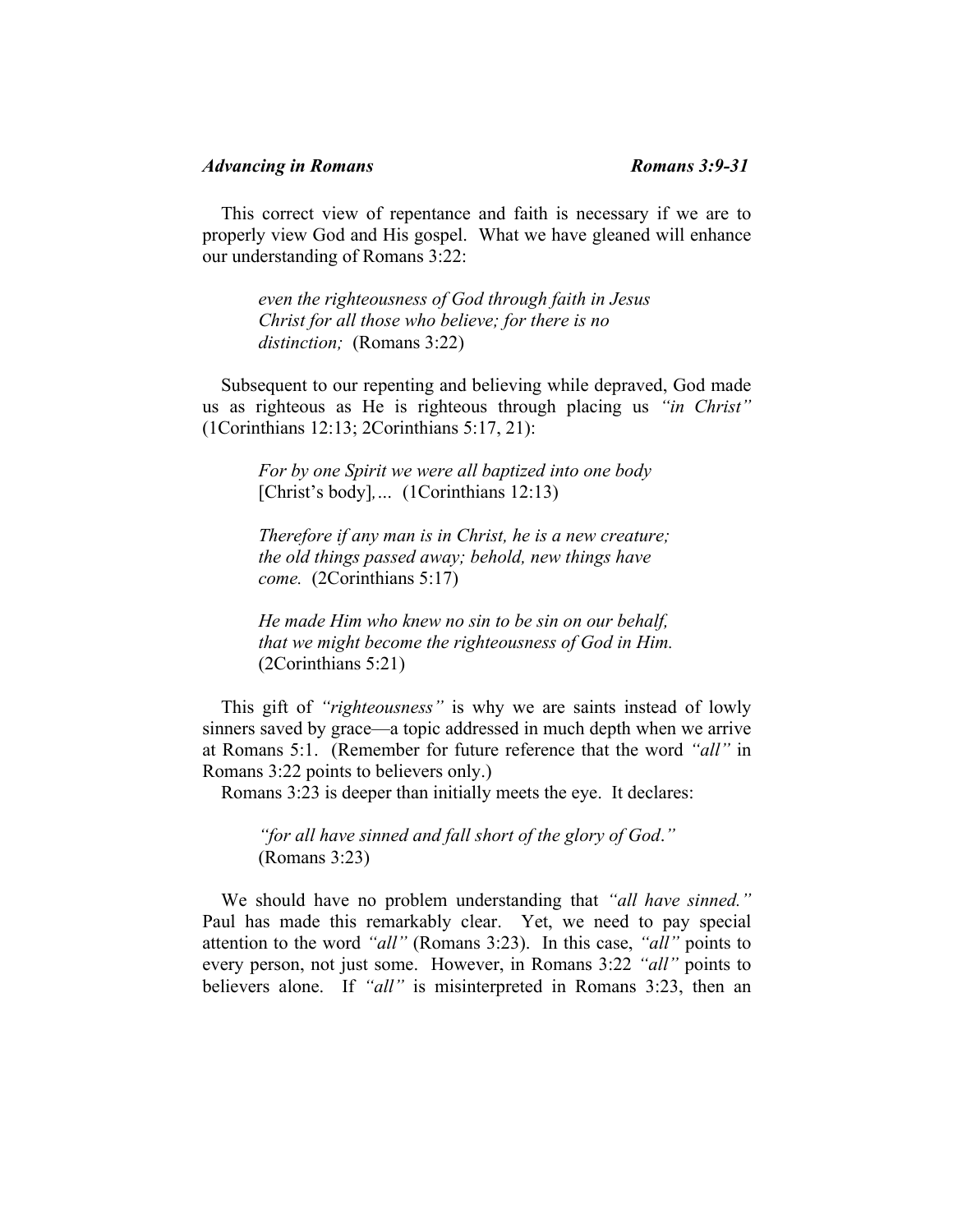argument could be made that only believers *"fall short of"* God's *"glory"—*which we know to be incorrect.

 Some theologians who have failed to interpret words such as *"all, they, us, we*, *our*, *my*, and *world"* in their proper context view the word *"world"* in John 3:16 (for instance) as pointing to the *"world"* of believers only. As a result, they teach that God loves the elect and hates the non-elect— a false assumption indeed:

*"For God so loved the world, that He gave His only begotten Son, that whoever believes in Him should not perish, but have eternal life.* (John 3:16)

 The above-mentioned false assumption is easily refuted, for the word *"world"* is from the Greek word *kosmos*, meaning the inhabited earth. Also, the word *"whoever"* validates that all (all persons) are free to partake of the life offered through the Son—although, a majority of people refuse to do so.

 The word *"world"* is limited in scope in some cases, however, such as in Luke 2:1:

*And it came to pass in those days, that there went out a decree from Caesar Augustus, that all the world should be taxed.* (Luke 2:1 KJV)

 *"World"* in this instance points to the Roman world (not the entire inhabited earth), just as Romans 11:12 makes reference to the Gentile world:

*Now if their transgression be riches for the world and their failure be riches for the Gentiles, how much more will their fulfillment be!* (Romans 11:12)

 The fact that *"world"* can be interpreted in this manner in no way means that it, in every case, is used in a limited sense. Nor does it always point to the entire inhabited earth, as has already been confirmed. How then does one determine the proper meaning? As always, it is context based on the full counsel. Let's observe some additional passages that verify the value of context.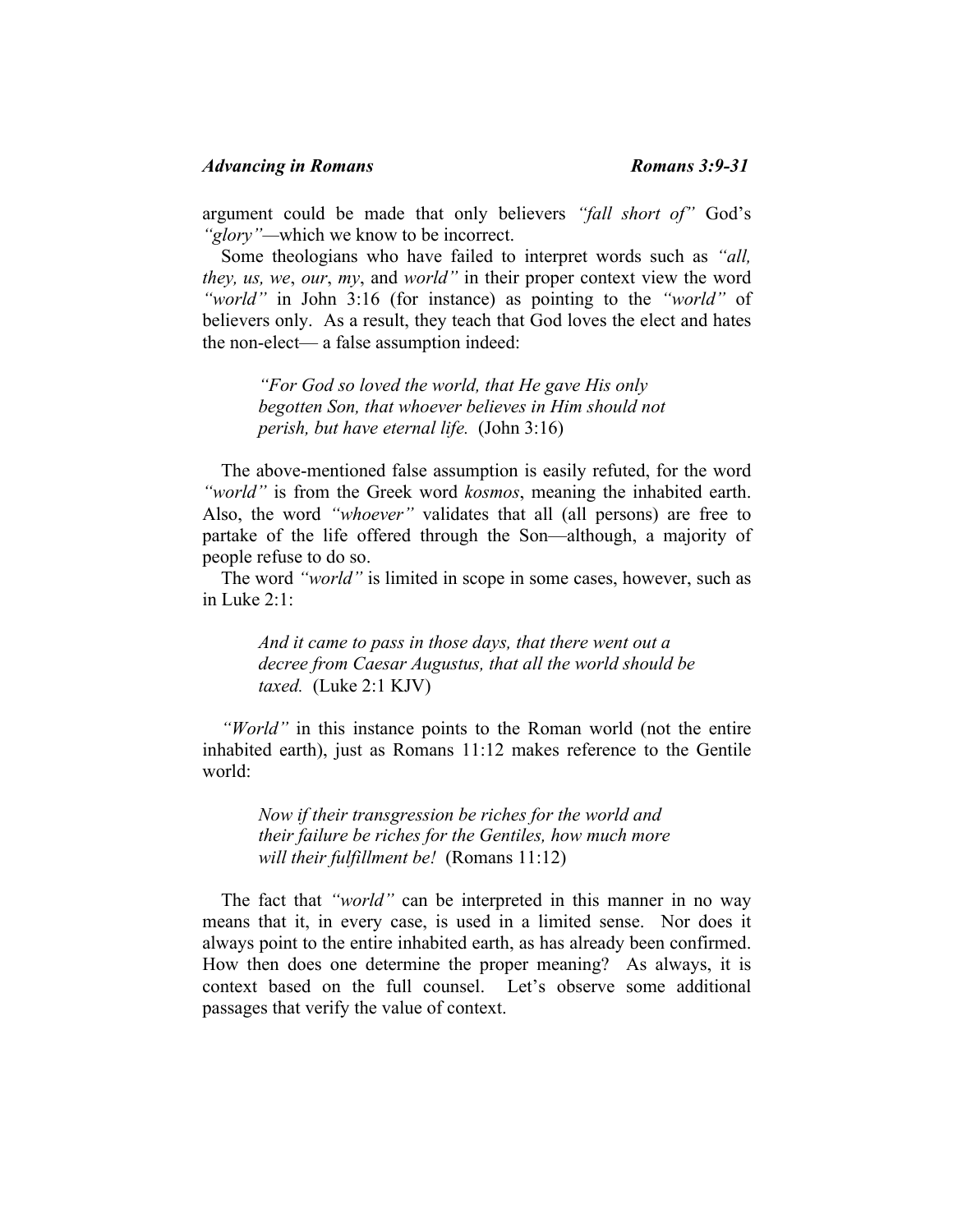*For if while we were enemies, we were reconciled to God through the death of His Son, much more, having been reconciled, we shall be saved by His life.* (Romans 5:10)

 Was Paul teaching that only he and the church at Rome were *"reconciled to God through the death of His* [the Father's] *Son"?* Of course not! Such a conclusion could be drawn should context be disregarded.

*to all who are beloved of God in Rome…* (Romans 1:7)

 God loved the believers at Rome. However, this passage cannot be used in an attempt to confirm that God loves the elect only. If that were the case, it could also be argued that He loved the believers at Rome only.

*But God demonstrates His own love toward us, in that while we were yet sinners, Christ died for us.* (Romans 5:8)

 Does Romans 5:8 teach that God loves only Paul and the believers at Rome (note the word *"us")?* Of course not! Therefore, it cannot be used by the adherents of limited atonement to attempt to prove that God's love is particular.

*Just as it is written, "JACOB I LOVED, BUT ESAU I HATED."*  (Romans 9:13)

 The word *"hated"* in this instance means "to love less." Paul was also, based on Genesis 25:23, speaking of nations rather than individuals:

*And the LORD said to her, "Two nations are in your womb; And two peoples shall be separated from your body; And one people shall be stronger than the other; And the older shall serve the younger."* (Genesis 25:23)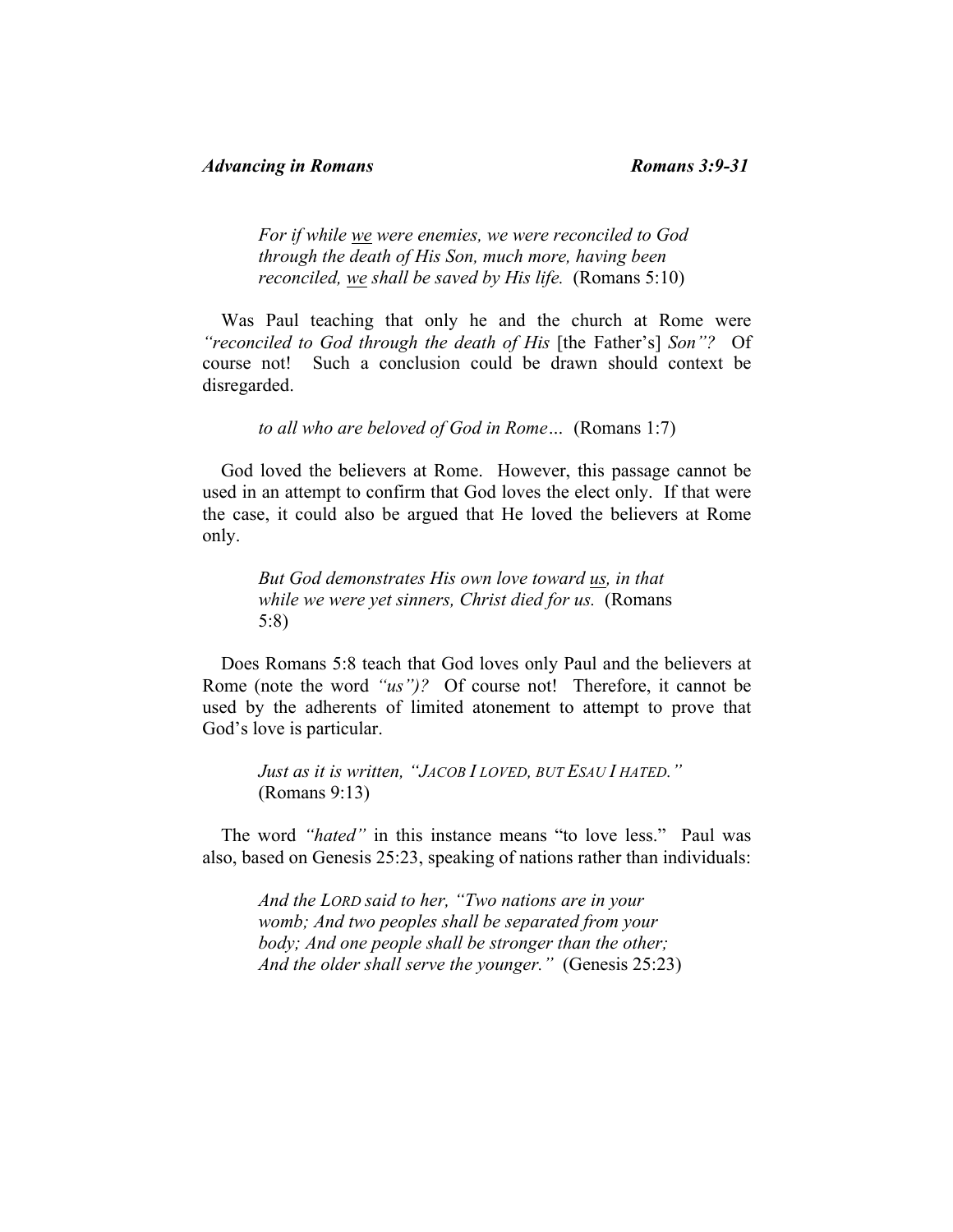# *Advancing in Romans Romans 3:9-31*

 Based on these findings, the apostle (in Romans 9:13) is communicating that God loved Jacob (the nation of Israel) more than He loved Esau (the nation of Edom). God married Israel. He did not marry the Edomites. This verse, therefore, cannot be used in an attempt to verify limited atonement—an unsuitable system of thought that rests on the assumption that God's love is particular. Consider 1Thessalonians 1:4 for instance:

## *knowing, brethren beloved by God…* (1Thessalonians 1:4)

 If God's love is limited, as Reformed Theology (extreme and hyper-Calvinism) suggests, is it limited in the sense that He loves only the believers at Thessalonica? (Observe Diagrams 11, 13-15 in the Reference Section for additional information regarding Reformed Theology.) This supposition is not what Reformed theologians conclude, for they advocate that God's love is limited in the sense that He loves the elect alone. However, by disregarding context and full counsel (which is what Calvinism does while attempting to prove that God loves only the elect), one could conclude that God loves only the believers at Thessalonica. Proper context and full counsel resolve the issue by confirming that God loves all—all being everyone, in fact, all *"the world"* of John 3:16.

Let's take this input and again consider Romans 3:23:

*"for all have sinned and fall short of the glory of God."*  (Romans 3:23)

 *"All* [all descendants of Adam]…*fall short of the glory of God"* (Romans 3:23) prior to salvation due to being born with a sin nature that enjoys sin. Even so, the depraved (the spiritually unregenerated) are free to repent and exercise faith in Christ.

 To comprehend the depth of the second phrase, *"and fall short of the glory of God,"* we must review what was discussed in Romans 1:23 regarding God's *"glory."*

 The phrase, *"the glory of God,"* points to the physical manifestation of God's presence—which appeared in the Old Testament in the form of a cloud and (or) fire. This glory appeared to Moses in Exodus 3:2 and to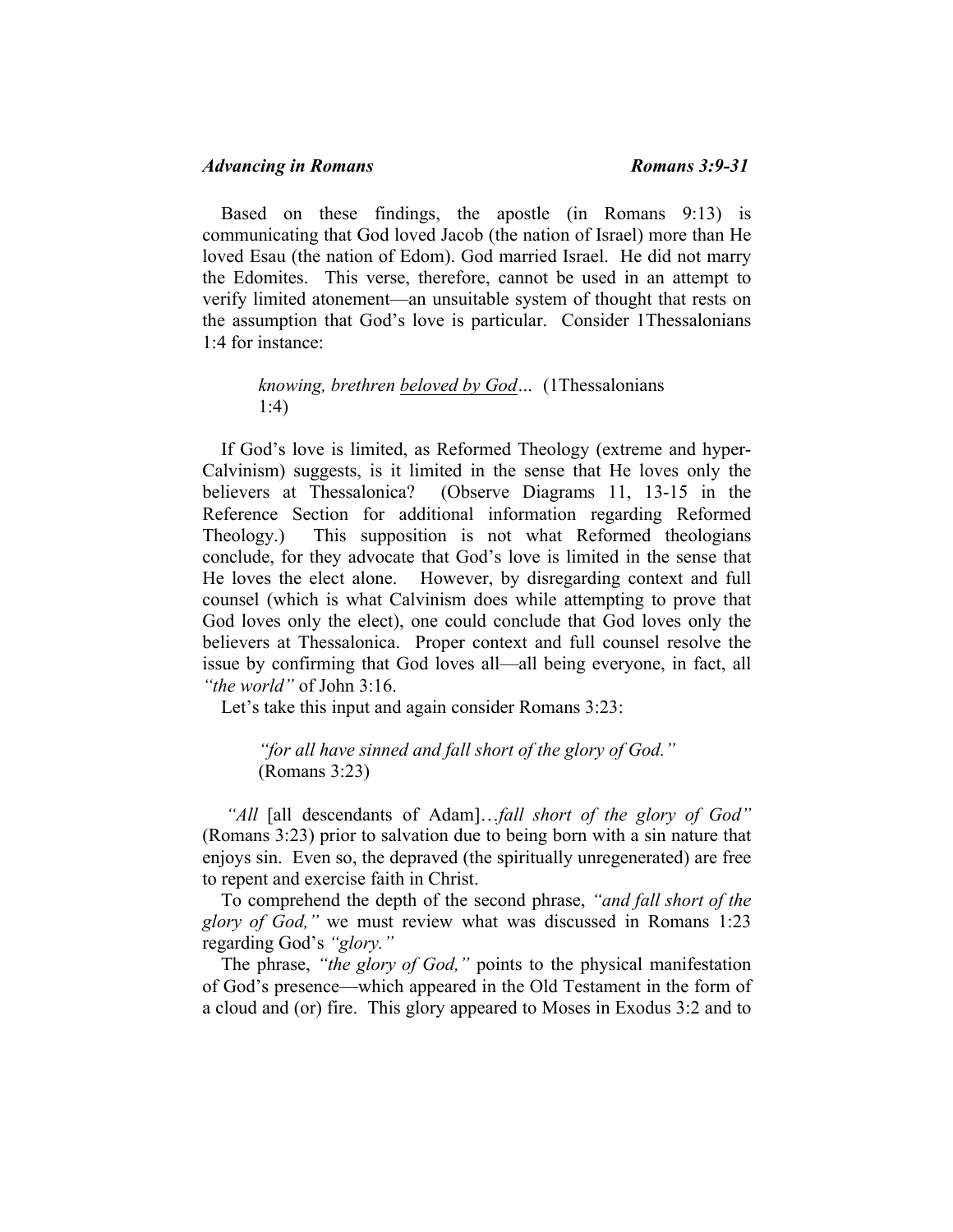## *Advancing in Romans Romans 3:9-31*

Israel in Exodus 13:21-22 and Exodus 19:16-18. It reappeared and remained on the earth after the completion of the tabernacle in Exodus 40:34-38, even filling King Solomon's temple in 2Chronicles 5:13-14. This same glory departed from Jerusalem and ascended into heaven in Ezekiel 11:22-25, remaining there until Luke 2:8-9. Because Jesus is the *"glory"* of God (John 1:14), the glory returned to earth in the Person of Christ. After Jesus' resurrection, the glory ascended into heaven (Acts 1:9), only to reappear on the day of Pentecost (Acts 2:3) to live in every New Testament believer. God placed His *"glory"* inside us (Colossians 1:27) subsequent to our exercising repentance and faith while depraved (Acts 16:31; Romans 10:9-10). What wonderful news, for we are not second-class citizens of the kingdom! We are glorified saints who sometimes sin!

Note the word *"justified"* in Romans 3:24.

*being justified as a gift by His grace through the redemption which is in Christ Jesus;* (Romans 3:24)

 *"Justified"* means "to be made righteous (right) in the eyes of God." It also means, "just as if I never sinned or ever will sin again." Consider too that we were *"justified as a gift by His grace,"* "grace" being defined as "unmerited favor." God's justification of the New Testament believer is, therefore, a *"gift;"* it is not earned. *"Faith,"* exercised while depraved, and prior to spiritual regeneration (salvation), is not a *"work"* (Romans 3:27; 4:5; 9:32).

 Even more good news is forthcoming. *"Redemption"* (v.24) means "to be set free, to liberate by paying a price." Therefore, our sins were redeemed (paid for) on the cross by God's grace. In addition, our sinful nature was eradicated through Christ's death, which will be addressed in Romans 6. Thus, we were *"justified"* (made righteous) by God's *"grace"* (God's unmerited favor) *"through the redemption which is in Christ Jesus,"* a *"redemption"* that was applied once we exercised repentance and faith while depraved and were placed in Christ (1Corinthians 12:13; 2Corinthians 5:17). Jesus paid for our sins in 30 AD, but the payment was not credited to our account until we repented and believed while depraved and were placed in God's holy Son. The payment was not credited to our account while Jesus was on the cross, as some theologians have incorrectly assumed.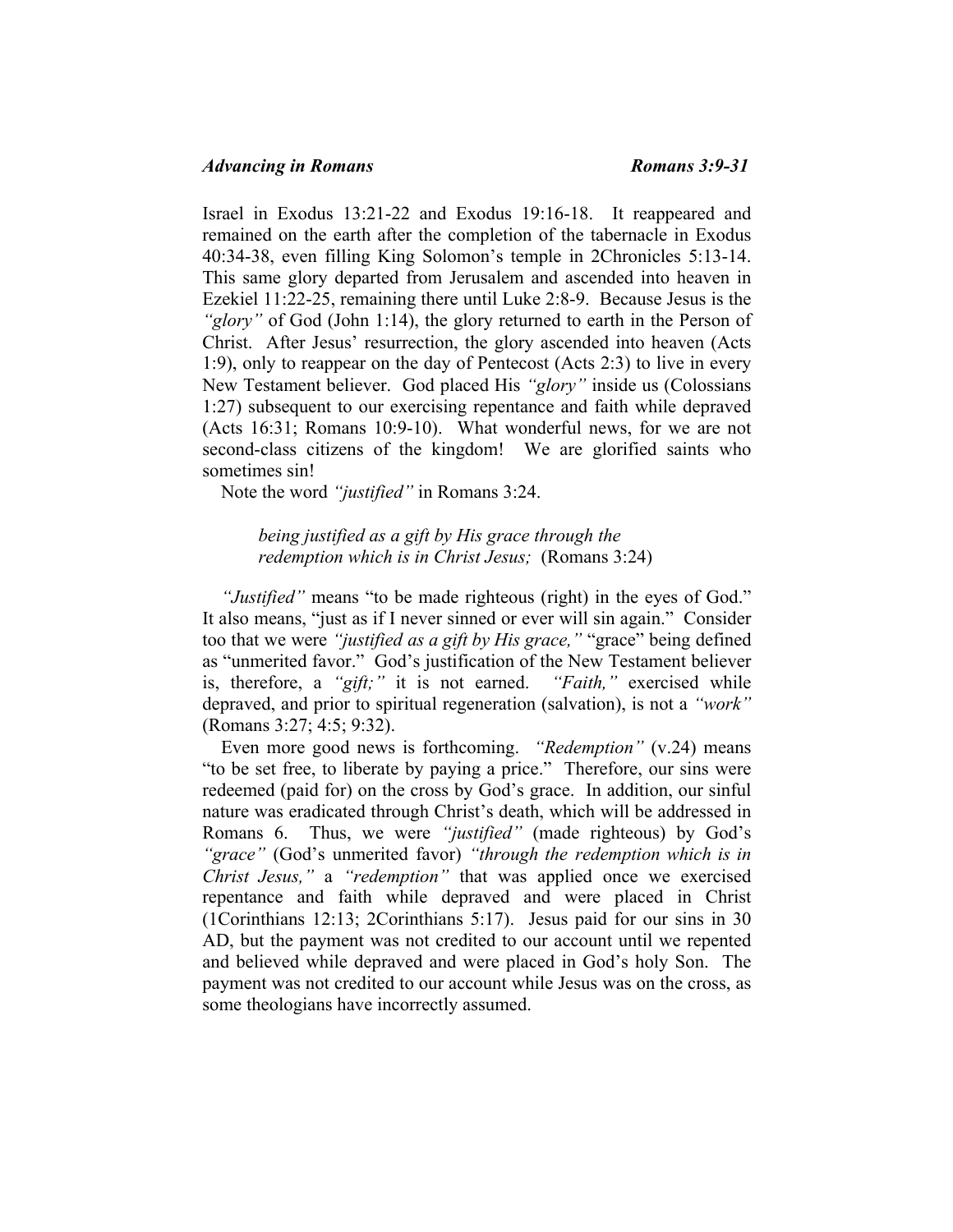# *Advancing in Romans Romans 3:9-31*

 As we examine the cross in greater depth, we will become increasingly aware of the Father's unfathomable love for us. He placed our sins, along with the sins of all mankind, upon His selfless Son! He also established a friendship with us subsequent to our exercising repentance and faith while depraved.

 God's mercy demonstrated toward the repentant sinner is what *"propitiation"* is all about (Romans 3:25), for the same Greek word rendered *"propitiation"* in Romans 3:25 is rendered *"mercy seat"* in Hebrews 9:5.

*whom God displayed publicly as a propitiation in His blood through faith. This was to demonstrate His righteousness, because in the forbearance of God He passed over the sins previously committed;* (Romans 3:25)

*And above it were the cherubim of glory overshadowing the mercy seat; but of these things we cannot now speak in detail.* (Hebrews 9:5)

 The mercy seat, positioned on top of the Ark of the Covenant in the tabernacle, and later in the temple, was where sins were atoned, or covered. The high priest would enter the holy of holies *"*…*once a year… taking blood…for himself and for the sins of the people…"* (Hebrews 9:7). This blood was sprinkled on the mercy seat, after which the sins of Israel were covered. Jesus' death removed the need for this blood to be offered, a topic addressed in more depth in Hebrews 9:1-28. Thus, the *International Standard Bible Encyclopedia* defines *"propitiation"* as, "the removal of wrath by the offering of a gift."

 How did the cross of Christ *"demonstrate"* God's *"righteousness"* (Romans 3:25)? In other words, was God right in judging sin? Of course He was, for He had to judge sin to remain just! He has never sinned, never will sin, and cannot condone sin. Since man is born lost and incapable of saving himself, the only remedy was crucifying a sinless God-man on the cross. Because Jesus was without sin (and remains without sin), He was the only being capable of dying for man's misdeeds. He was the perfect offering. Indeed, God's *"righteousness,"*  the fact that He was right in judging sin, was demonstrated on the cross.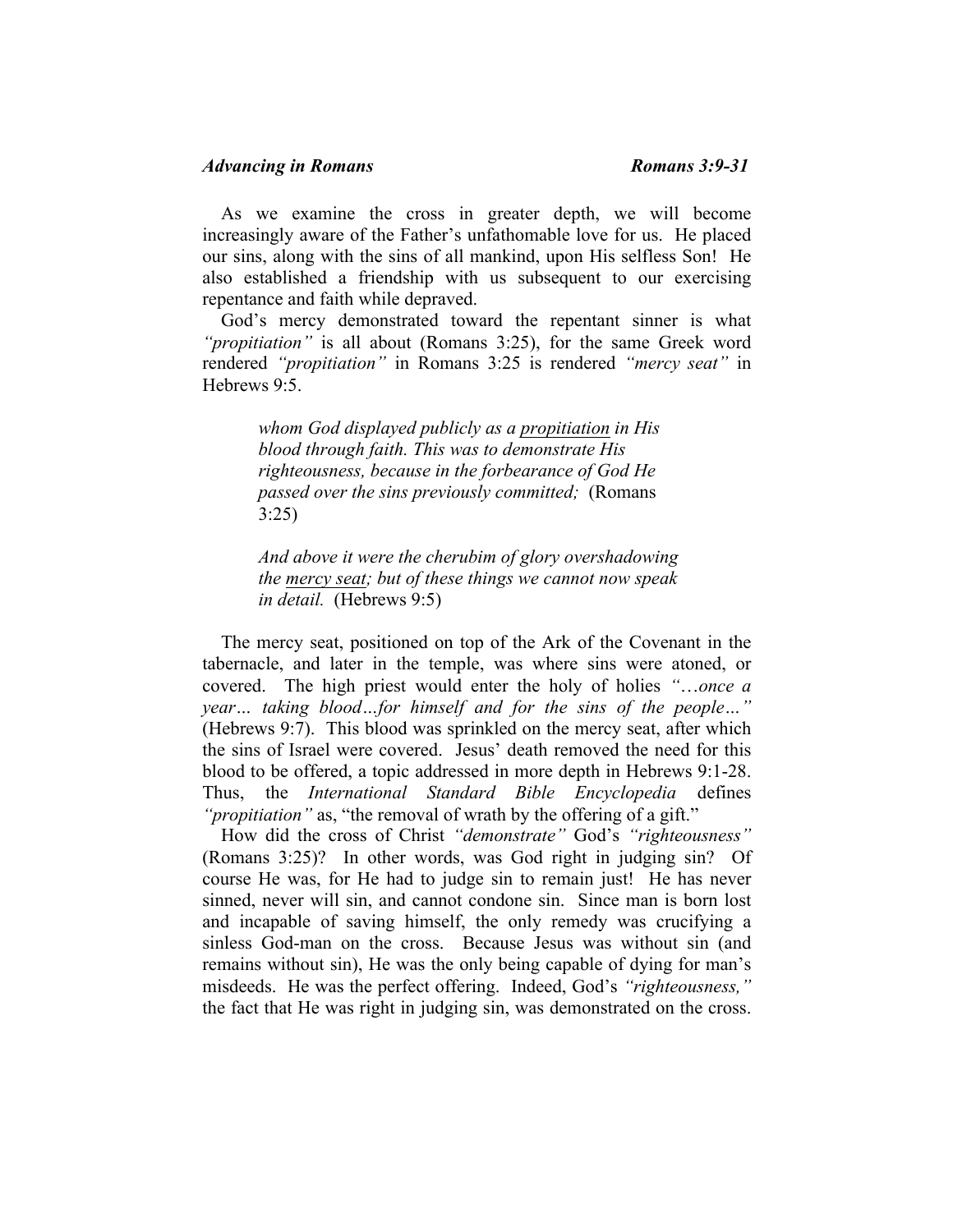Consequently, God's *"righteousness"* is revealed to an ever-increasing degree *("from faith to faith")* as we mature in our understanding of His heart:

*For in it* [the gospel] *the righteousness of God is revealed from faith to faith; as it is written, "BUT THE RIGHTEOUS man SHALL LIVE BY FAITH."* (Romans 1:17)

 Sins were only atoned, or covered, through the sacrifices offered under the Mosaic Law and were not forgiven until the cross. Consequently, no Old Testament believer's sins were forgiven until Jesus died. Thus, Paul states:

*"God…passed over the sins previously committed"* (Romans 3:25).

 Also, Hebrews 10:4 and 10:11 verify that *"the blood"* of animals could never *"take away sins."* Only the blood of Christ could accomplish such a feat.

 The cross demonstrated God's *"righteousness"* to an even greater degree than it was demonstrated in Old Testament times.

*for the demonstration, I say, of His righteousness at the present time, that He might be just and the justifier of the one who has faith in Jesus.* (Romans 3:26)

 Old Testament believers understood that God is righteous, but not like church saints understand His *"righteousness at the present time."* We received God's righteousness the moment we repented and believed while depraved. Old Testament believers, who were saved on credit, were not made righteous until the cross. Indisputably, the cross was the most vivid demonstration of God's righteousness imaginable.

 Because God is righteous, He is *"just."* Only the righteous can rule justly. Because He is *"just,"* He possesses the ability to justify those who choose to repent and believe while depraved. In other words, unless God is just, He cannot justify those who desire to become part of His family.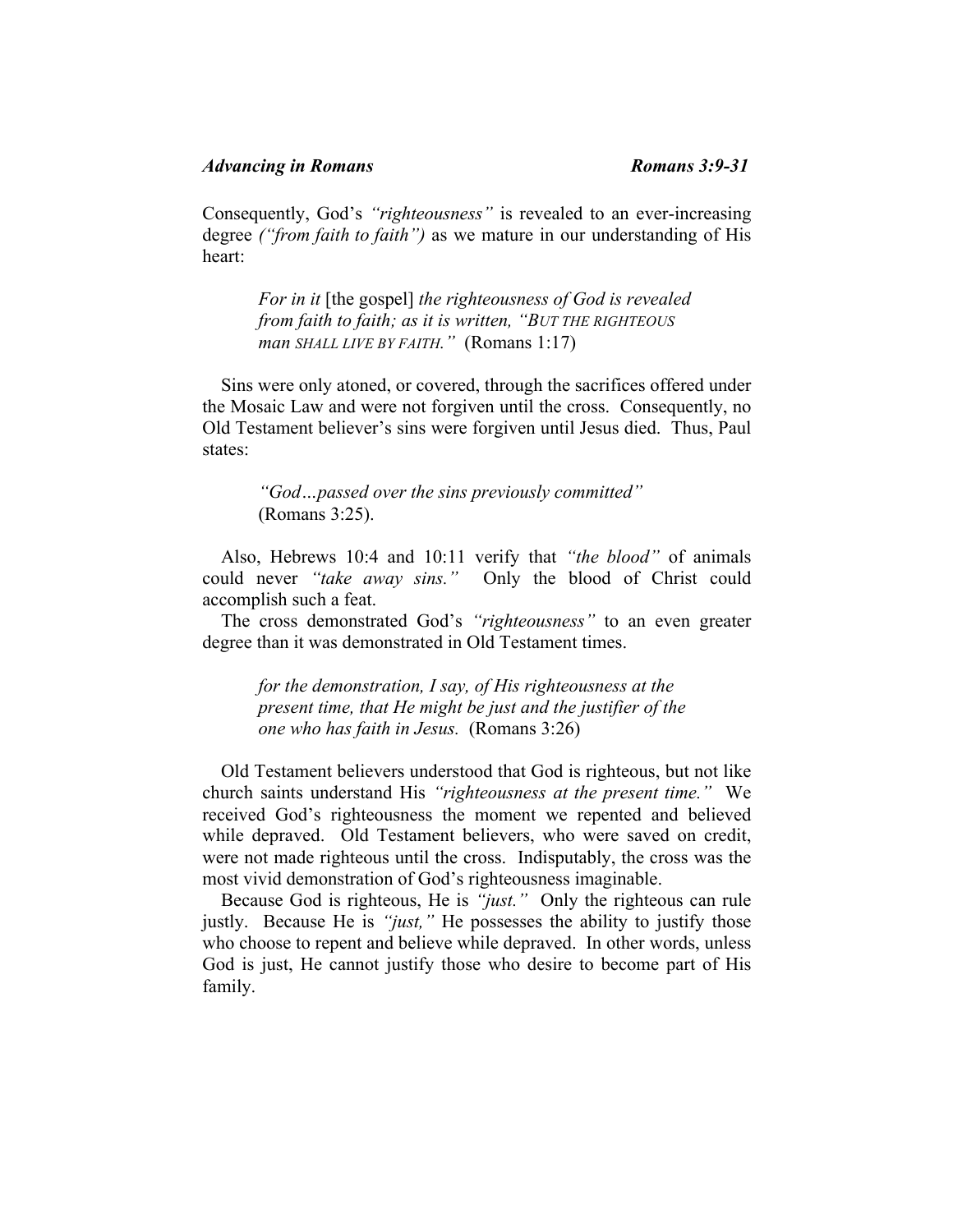Due to God's impeccable justness, He, one hundred percent of the time, attaches the proper punishment to all wrongdoing. He is omniscient and, therefore, knows every detail surrounding each misdeed. No need for additional witnesses, as in our courts of Law, for nothing transpires that escapes His omniscience. In fact, His foreknowledge allows Him to know every detail of all events before they occur without being required to cause them! God truly is the all-knowing One—Who never violates His love while exercising His justice.

 This knowledge of God allows us to recognize that He would never condemn anyone unjustly. Thus, all who receive His wrath must have opportunity to believe. Yet, a popular teaching of our day portrays God as judging those who never have opportunity to exercise personal repentance and faith. The adherents of this view depict God as electing certain individuals to salvation from eternity past, yet leaving the remainder to the consequence of their sin. The "remainder" never have opportunity to believe, however, yet receive God's wrath for failing to believe! Such a view makes God totally unjust—a fact that the proponents of this system vehemently deny. In fact, a popular supporter of this view proclaims that one must perceive God as judging those who have no opportunity to believe (for failing to believe) before he can understand the value of this assessment of the Scriptures. Wow!

 Because God is *"*…*just and the justifier of the one who has faith in Jesus"* (v.26), we can take no credit for our salvation. All *"boasting*…*is excluded"* when we realize that we are *"justified by faith"* rather than by the *"works of the Law":*

> *Where then is boasting? It is excluded. By what kind of law? Of works? No, but by a law of faith. For we maintain that a man is justified by faith apart from works of the Law.* (Romans 3:27-28)

 Don't misunderstand. Paul is not saying that the faith we exercised while depraved saved (justified) us, but rather that God saved (justified) us once we exercised faith while depraved. Therefore the faith we exercised while depraved is not a work—the point that Paul is stressing in verses 27-28.

 Be sure to notice the phrase, *"law of faith"* (v.27). The word *"law"* in this case, when viewed in context, can be translated "principle" and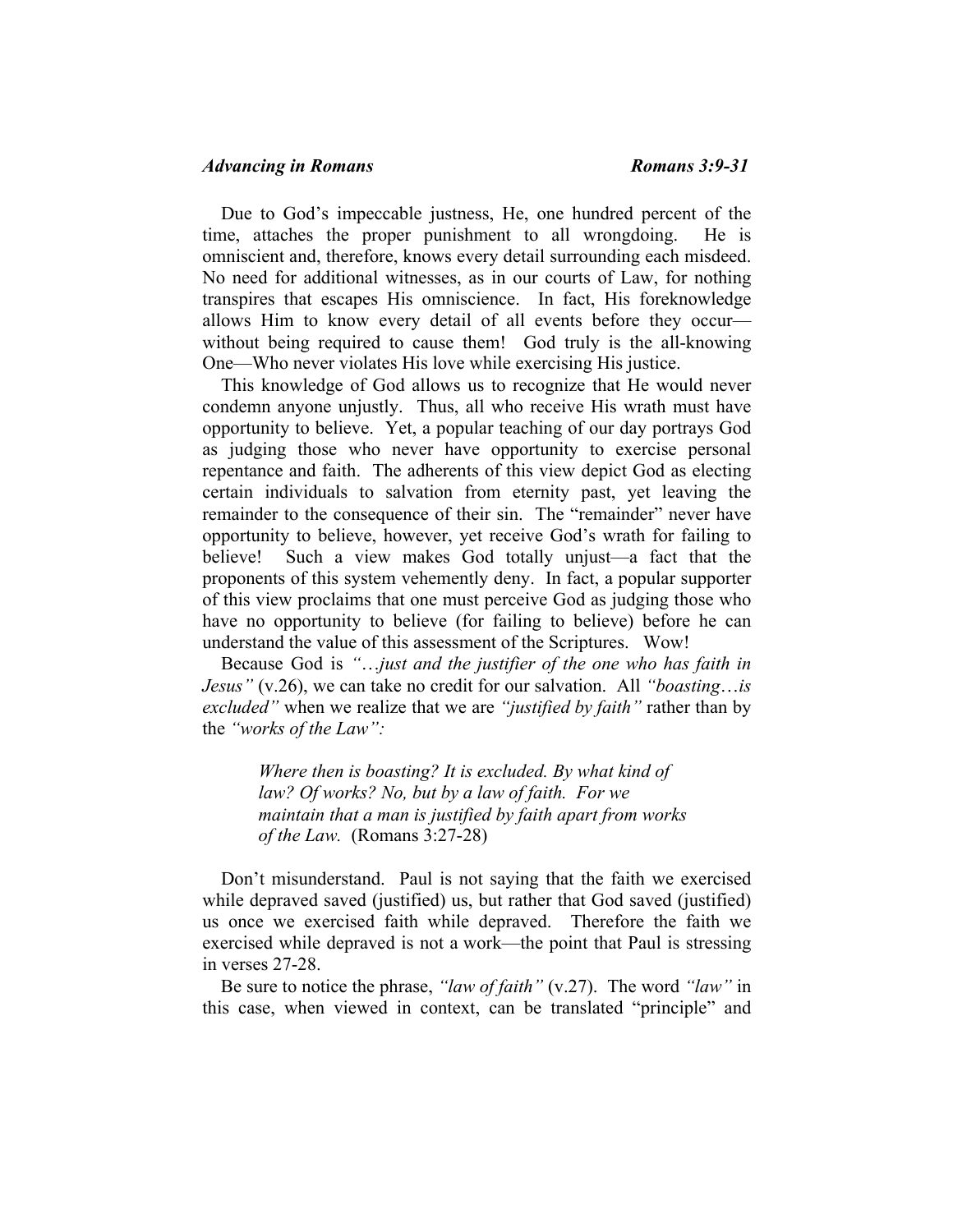should not be confused with Law (rules and regulations). We are *"free"* from the Law of rules and regulations (Galatians 5:1) once we accept the *"law"* (principle) *"of faith"* (Romans 3:27). We will discuss this subject in more detail later.

 According to Romans 3:29-30 and Ephesians 2, *"God"* is not only *"the God of Jews," "the circumcised,"* but He is also *"the God of Gentiles," "the uncircumcised."* In fact, Ephesians 2:14 states that Jesus *"made both groups into one*." Thus, during the church age, both Jews and Gentiles become *"one body"* through being placed in Christ subsequent to repenting and believing while depraved.

*Or is God the God of Jews only? Is He not the God of Gentiles also? Yes, of Gentiles also, since indeed God who will justify the circumcised by faith and the uncircumcised through faith is one.* (Romans 3:29-30)

*For He Himself is our peace, who made both groups into one, and broke down the barrier of the dividing wall, by abolishing in His flesh the enmity, which is the Law of commandments contained in ordinances, that in Himself He might make the two into one new man, thus establishing peace, and might reconcile them both in one body to God through the cross, by it having put to death the enmity.* (Ephesians 2:14-16)

 Repentance and faith must be exercised by the depraved before God will award salvation. Therefore, Paul is not teaching that the repentance and faith exercised by the depraved saves (justifies) them. Rather, he is teaching that God saves (justifies) the depraved once they exercise repentance and faith. In this case, does our *"faith"* in any way *"nullify the Law"?* Paul says it does not:

*Do we then nullify the Law through faith? May it never be! On the contrary, we establish the Law.* (Romans 3:31)

 The initial purpose of *"the Law,"* to follow Paul's line of thinking, was to expose sin (Romans 3:19-20) and to show man his need for a